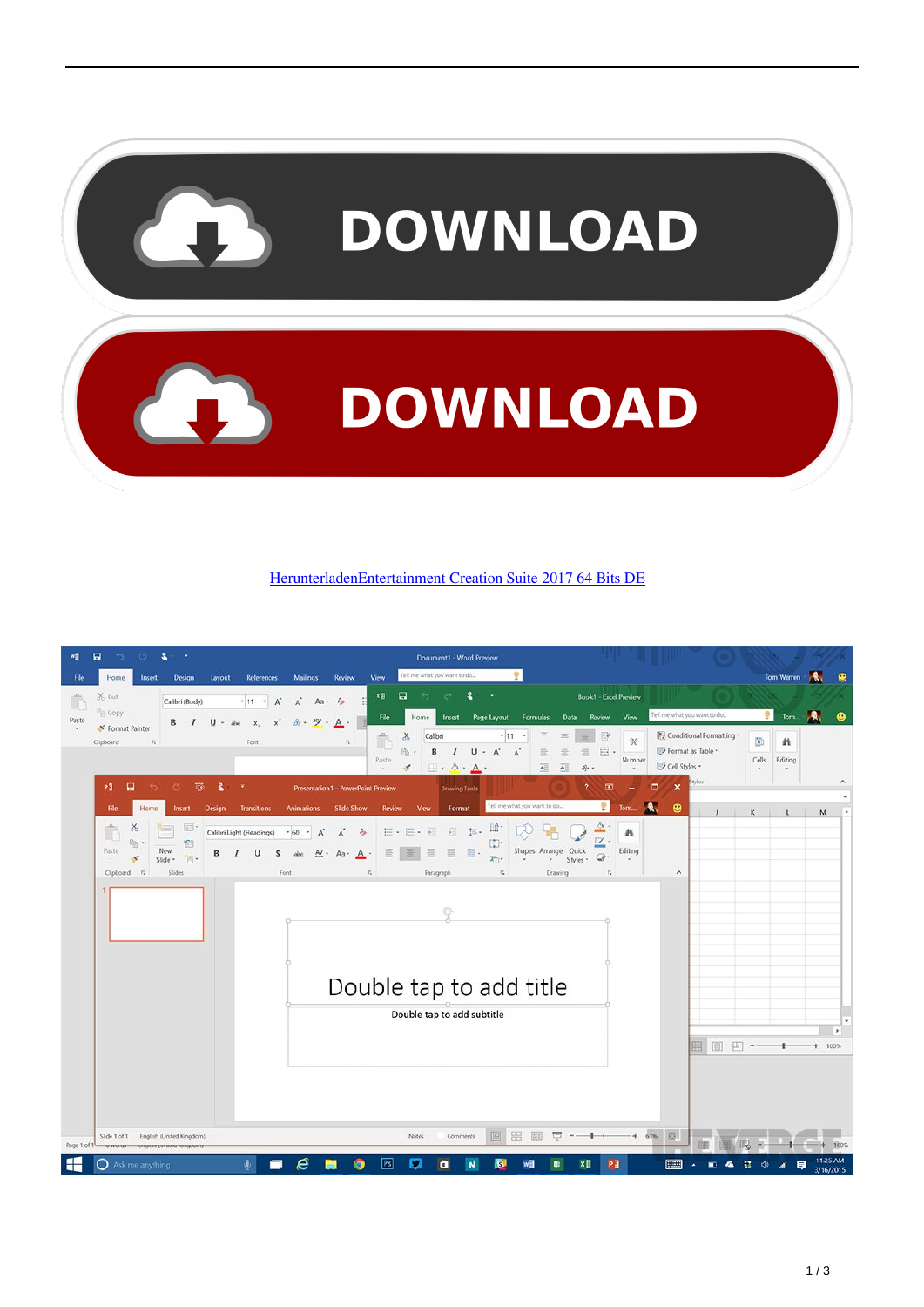[HerunterladenEntertainment Creation Suite 2017 64 Bits DE](http://evacdir.com/SGVydW50ZXJsYWRlbkVudGVydGFpbm1lbnQgQ3JlYXRpb24gU3VpdGUgMjAxNyA2NCBCaXRzIERFSGV/hairless/ZG93bmxvYWR8dGo5TXpSaGRURjZmSHd4TlRnM05ERTNNemc1Zkh3eU16TTJmSHdvVFU5T1UxUkZVaWtnU0dWeWIydDFJRnRRUkVaZA/duuuh?/impartiality/esconder)